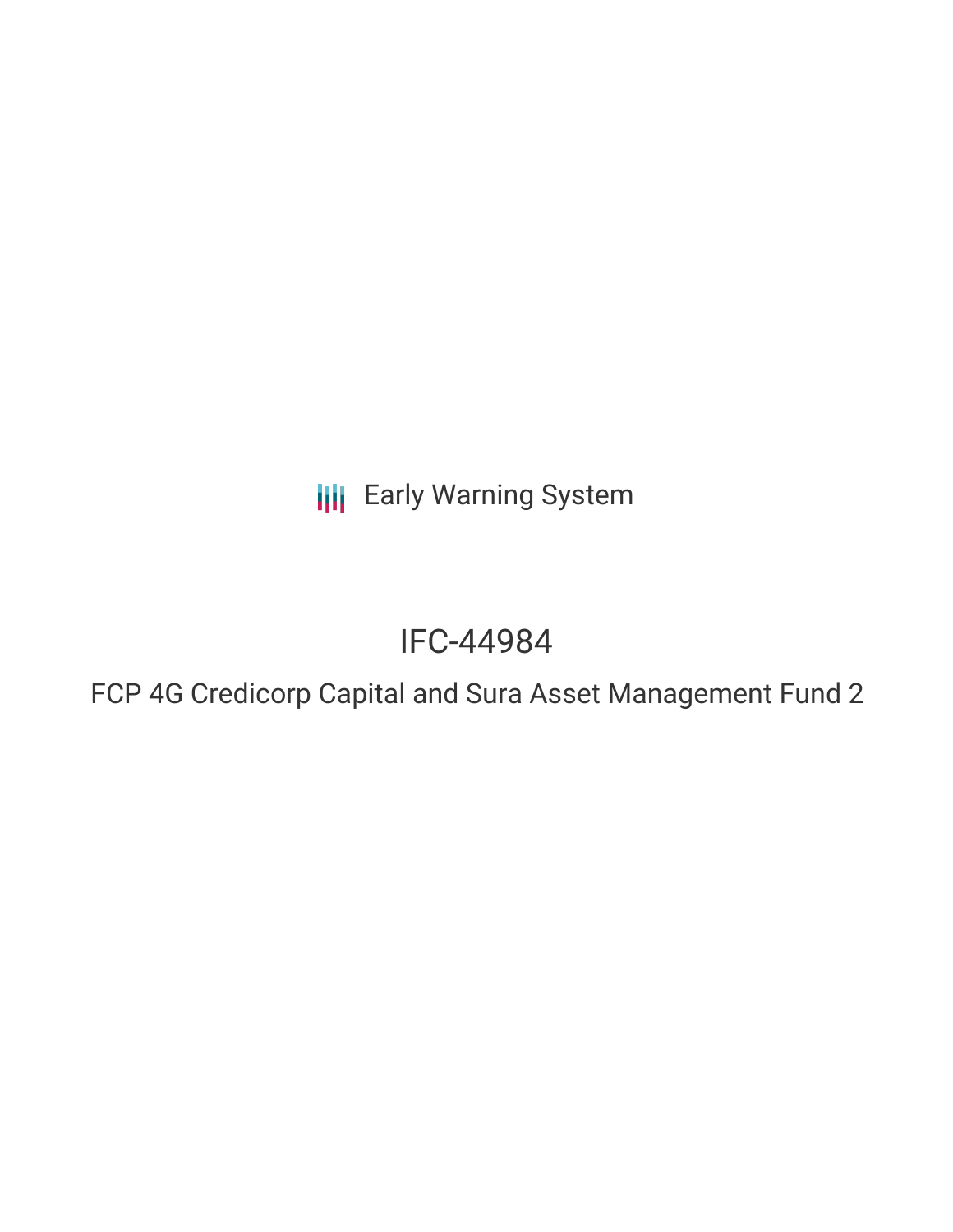

# **Quick Facts**

| <b>Countries</b>               | Colombia                                 |
|--------------------------------|------------------------------------------|
| <b>Specific Location</b>       | UNINFORMED                               |
| <b>Financial Institutions</b>  | International Finance Corporation (IFC)  |
| <b>Status</b>                  | Proposed                                 |
| <b>Bank Risk Rating</b>        | FI                                       |
| <b>Voting Date</b>             | 2022-01-17                               |
| <b>Borrower</b>                | FCP 4G CREDICORP SURA ASSET MANAGEMENT 2 |
| <b>Sectors</b>                 | Finance                                  |
| <b>Investment Type(s)</b>      | Equity                                   |
| <b>Investment Amount (USD)</b> | $$40.00$ million                         |
| <b>Project Cost (USD)</b>      | \$40.00 million                          |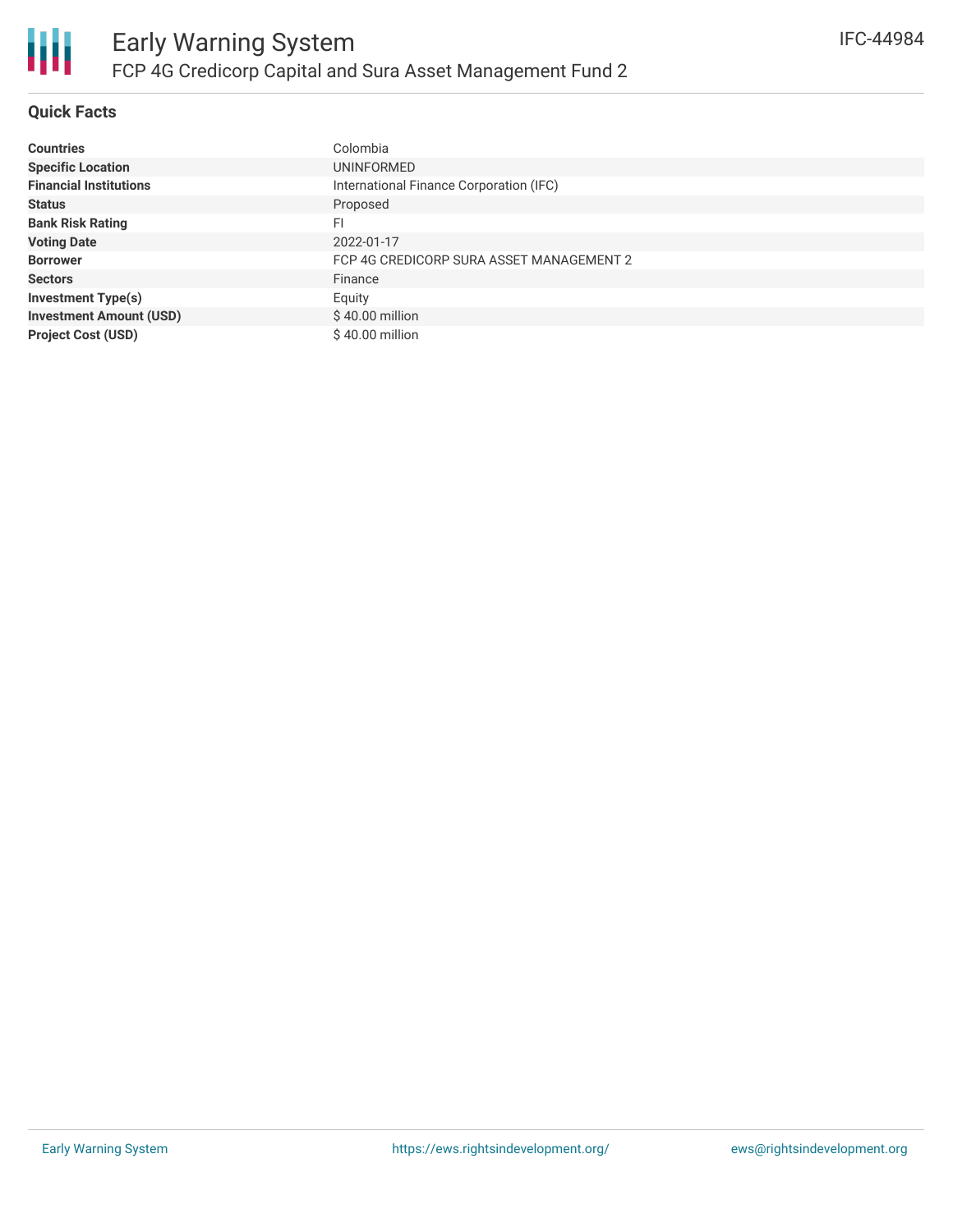

#### **Project Description**

The proposed project entails an IFC equity investment of up to US\$40m equivalent in COP (COP\$150,000m) or up to 20% of the total commitments, as limited partner in an infrastructure debt fund managed by Unión para la Infraestructura S.A.S. ("UPI" or the "Manager"). This will be an IFC follow-on investment in compartment A of UPI's second debt fund (the "Second Fund" or the "Fund"). The Second Fund will be earmarked to finance toll-roads and airports projects under the 4G and 5G infrastructure programs in Colombia (the "Project"). In December 2015, IFC committed COP\$150,000m (US\$48m) in UPI's first debt fund (the "First Fund"), which provided senior debt financing to four projects under Colombia's 4G toll-road concession program.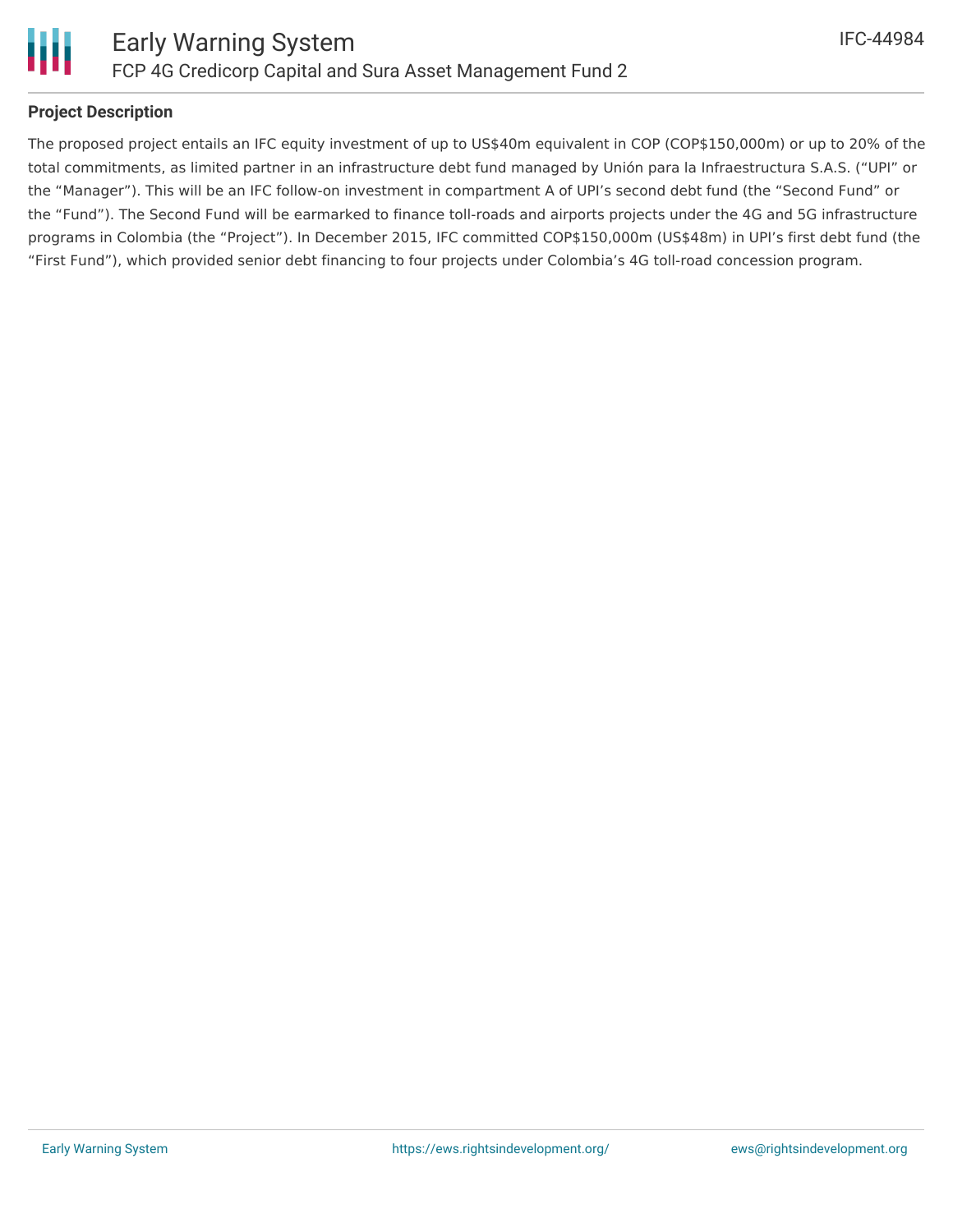

### **People Affected By This Project**

The Project has an Anticipated Impact Measurement and Monitoring (AIMM) rating of Satisfactory. The most significant, expected project-level outcome comes from the improved access to road infrastructure and it supported by the improved quality of finance for infrastructure projects through the provision of longer-tenor funding. Beyond the Project, IFC anticipates that the investment will promote competitiveness by fostering the creation of infrastructure debt funds as an investible asset class for institutional investors with a long-term focus and a complementary source of funding for infrastructure projects through demonstration and replication effects.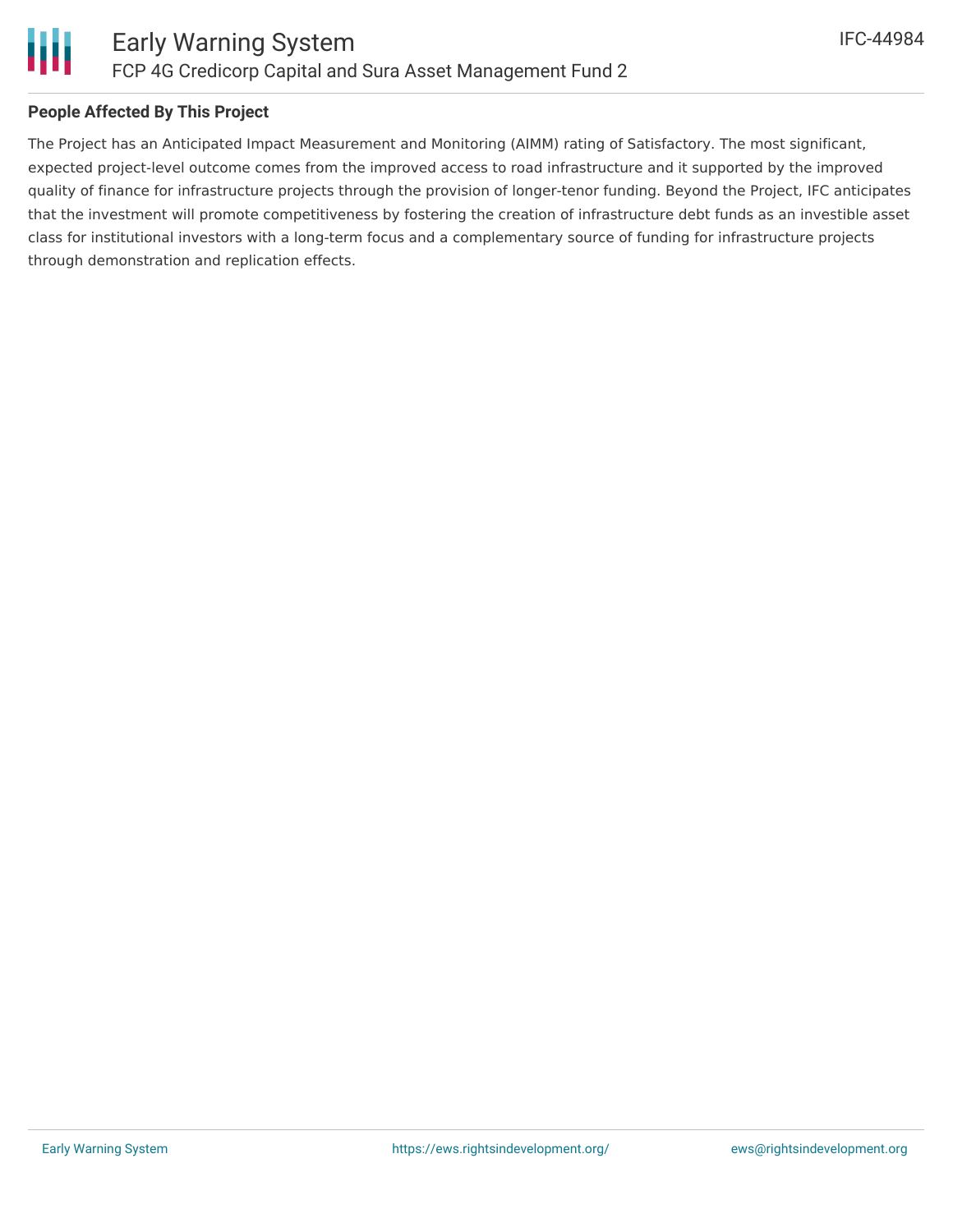

### **Investment Description**

• International Finance Corporation (IFC)